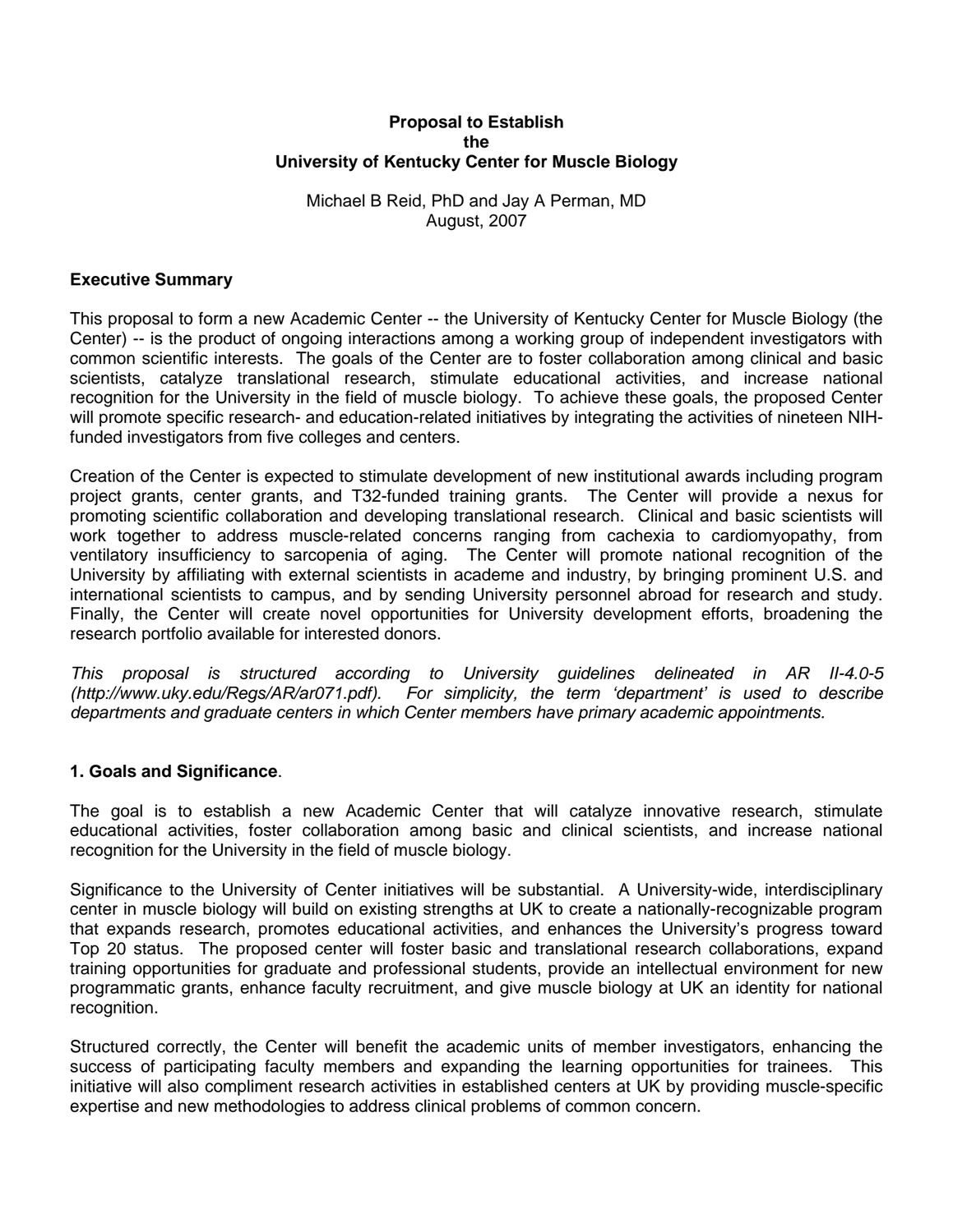# **2. Justification.**

The University has a large community of research scientists and clinicians working on the biology of muscle – skeletal, cardiac, and smooth – in diseases that range from cancer to sarcopenia, from sepsis to heart failure, from lung disease to vocal disorders. The NIH CRISP website (http://crisp.cit.nih.gov/) lists these individuals as principal investigators on 28 grants awarded by ten different institutes in 2005-2006. These grants are worth an estimated \$25M in total NIH dollars. Supplementing NIH income, many investigators are also supported by other funding agencies, e.g., American Heart Association, NASA, and Kentucky Science and Technology Co., Inc.

At present, muscle biologists at UK are collaborating informally and their successes are widespread. New basic and translational research projects are underway, papers are being co-authored, joint grants are being submitted, a regular seminar series is in place, and a new graduate course in advanced muscle biology has been established. It is clear that the strengths in muscle biology at UK are considerable. However, the overall impact of muscle research at UK is hobbled by the diffuse nature of individual programs. Investigators are housed among ten departments in five colleges and centers. There is no integrated academic program for training in muscle biology. And institutional support for this area of biomedicine has been minimal.

We propose to address these concerns by establishing an interdisciplinary Center for Muscle Biology at the University. Key components of the Center are largely in place including personnel and facilities. Creation of the Center does not require additional faculty lines, dedicated space, or institution of new degree programs. Member investigators will remain in their current laboratories; technical staff and trainees will retain appointments in their current departments; and students will matriculate in established degree programs.

## **3. Governance and Membership**.

**3.a. Governance.** Center activities will be overseen by the Director who will have overall administrative responsibility. The Director will be advised by a Co-Director, Executive Council, Translational Science Advisory Board (TSAB), and External Advisory Board (EAB). The specifics of appointment categories, leadership, and governing bodies are as follows:

3.a.1. Director: The Director has primary responsibility for administrative oversight of Center activities and finances. This individual approves new appointments to the Center and designates individuals to serve in leadership positions, including the Co-Director, Executive Council, Translational Science Advisory Board, and External Advisory Board. The Director chairs the Executive Council, sits *ex officio* on the Translational Science Advisory Board, reports on Center activities to the Dean of the College of Medicine, and represents the Center in external affairs.

The Director is appointed for a six-year term by the Dean of the College of Medicine with confirmation of the Provost, Board of Trustees, and President. The Director will be subject to annual performance reviews by the Dean. Overall performance of the Director will be evaluated externally as part of the formal institutional review of the Center (described below). This information will be made available to the Dean and University leadership for use in deliberations regarding possible re-appointment. The Director is eligible for reappointment upon recommendation of the Dean with institutional approval as above.

Michael B. Reid, Ph.D. (20% effort in years 1 and 2 to oversee Center start-up; 15% in subsequent years) is Professor and Chair in the Department of Physiology. Dr. Reid is an established investigator whose research addresses the cellular and molecular mechanisms of respiratory and limb muscle dysfunction. He has published 95 articles and maintained a 20-year record of continuous NIH funding. In prior leadership positions, Dr. Reid has chaired two NIH study sections, directed an NIH-supported training program, was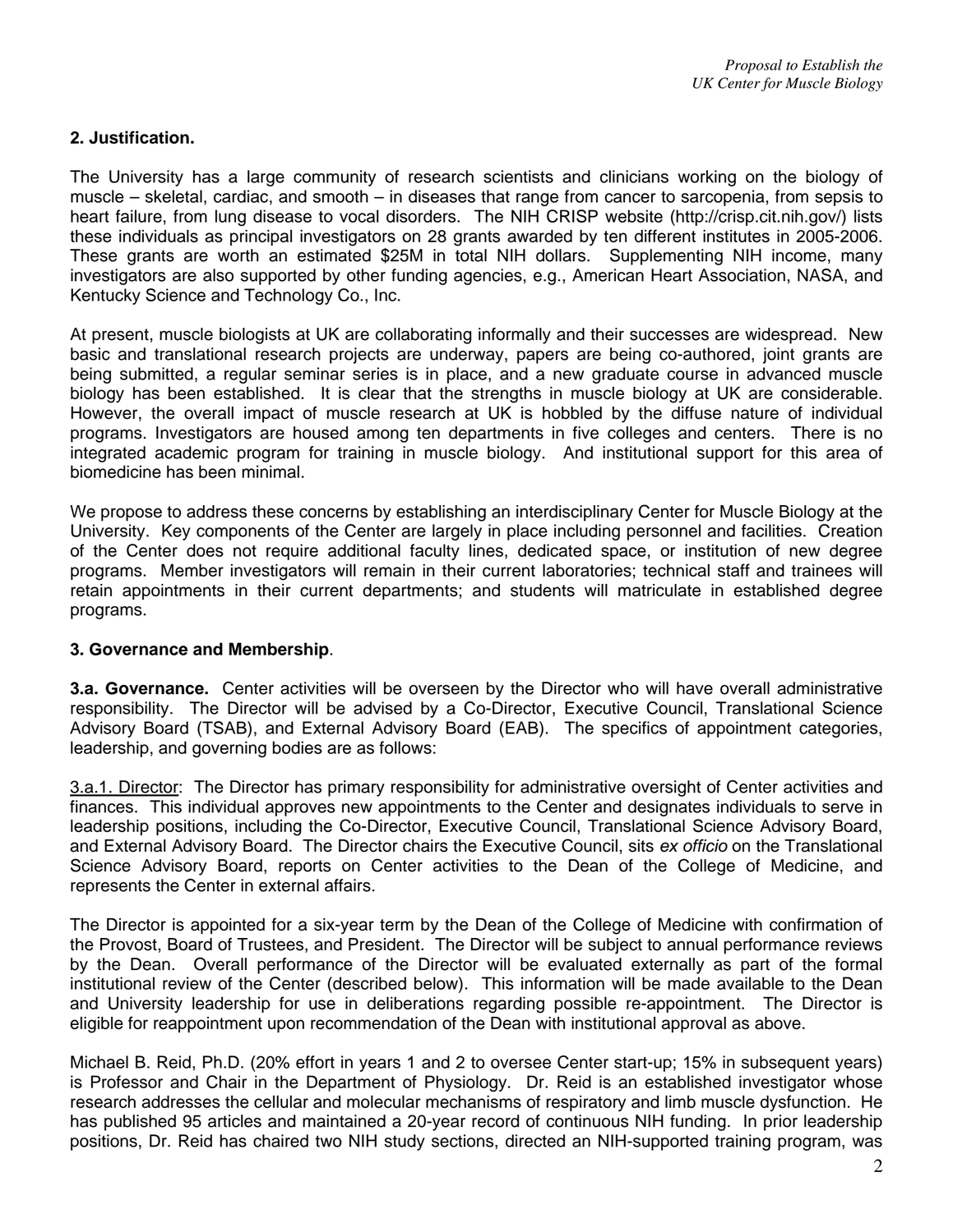Associate Editor of *Physiological Reviews* and Consulting Editor for *Journal of Applied Physiology*, and has served on numerous editorial boards and on the Board of Directors of the American Thoracic Society.

3.a.2. Co-Director: The Co-Director works closely with the Director on administrative matters including Center policy, appointments, programs, and activities. The Co-Director is a permanent member of the Executive Council, chairs the Translational Science Advisory Board, and reports to the Director. The Co-Director is recruited by the Director with advice of the Center membership and the Deans of affiliated Colleges. The Co-Director is appointed for a 3-year term, is evaluated annually by the Director, and may be reappointed based on prior performance and the needs of the Center.

Charlotte Peterson, Ph.D. (15% effort during years 1 and 2; 10% in subsequent years) is Professor and Associate Dean for Research in the College of Health Sciences. Dr. Peterson is an internationallyrecognized authority on stem cell biology in skeletal muscle and the sarcopenia of aging. She is principal investigator on three NIH-funded projects, past chair of multiple NIH study sections, recipient of numerous research awards, and the author of fifty-two peer-reviewed publications. Her expertise in translational research will strengthen Center initiatives and her knowledge of Medical Center activities will broaden opportunities for Center involvement. Dr. Peterson will work with Dr. Reid to administer the program and will directly oversee activities of the TSAB.

3.a.3. Administrator. The Center Administrator (100% effort) will assist Dr. Reid with finances, record keeping, and coordination of Center activities. Among other duties, this person will maintain Center accounts, oversee expenditures, record minutes of Center committees, monitor the annual budget, represent the Center with administrators in other academic units, assist in the preparation of institutional grant applications, maintain the Center website, distribute notices of Center activities, coordinate itineraries and travel arrangements for visiting scientists, integrate Center speakers with seminar series in other academic units, maintain documentation on the applicant pool for Center trainee programs, and organize the annual research retreat.

3.a.4. Executive Council: The Executive Council is the principal governing body of the Center. It comprises five voting members. The Director (Council chair) and Co-Director (co-chair) will be permanent members. Three Regular Members will serve three-year terms on a rotating basis. Members will be appointed by the Director. None will repeat until all have served; thus, Council governance will eventually benefit from direct input by all Regular Members. Comprehensive participation will strengthen ties of individual members to Center governance and will promote transparency in Council activities. Finally, the Center Administrator will attend Council meetings to consult on financial and administrative issues, take minutes, and record attendance. Minutes of Council deliberations will be vetted by attendees, edited, and archived for access by program participants and the External Advisory Board (below). The Council will meet monthly. In the interest of transparent governance, the time and place of meetings will be publicized among the Center membership. Proceedings will be open to all Regular and Associate Members except when issues of confidentiality require a closed session.

Responsibilities of the Council are to: 1.) evaluate nominees for Center appointments in all categories, 2.) advise the Director on appointments, 3.) provide oversight on Center programs and activities, 4.) advise the Director on new Center initiatives and on resolution of problems. Council activities provide an internal mechanism for ongoing improvement of the Center. Council will respond to concerns raised by individual members and will implement changes recommended by the External Advisory Board (below).

3.a.5. Translational Science Advisory Board (TSAB).A fundamental goal of the Center is to strengthen scientific interactions among basic and clinical investigators at the University. TSAB responsibilities include 1.) identifying translational opportunities relevant to the Center, 2.) facilitating interactions between basic and clinical scientists, 3.) providing a referral service for clinical investigators outside the Center who seek scientific collaboration in the field of muscle biology, and 4.) identifying funding opportunities and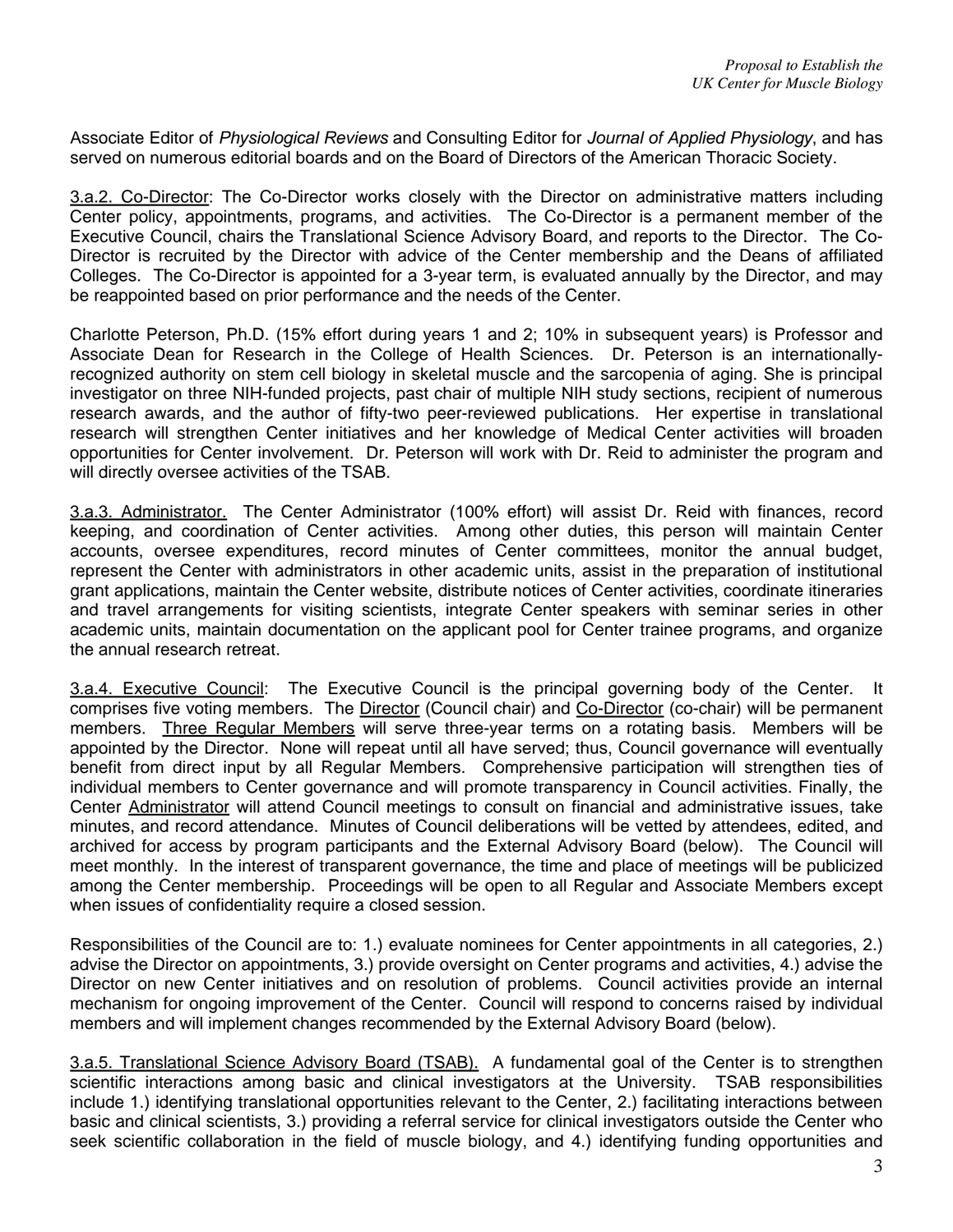promoting new grant applications for translational research. TSAB members comprise academic leaders from the UK Chandler Medical Center who are recruited by the Center Director for their commitment to translational research, their knowledge of research opportunities within the university, their knowledge of programmatic initiatives at NIH and other funding agencies, and their capacity to facilitate interactions between Center members and translational collaborators. The TSAB is chaired by the Center Co-Director. The Director serves *ex officio*. Members of the TSAB will include:

- Peterson, Charlotte, PhD, Professor and Associate Dean for Research, College of Health Sciences, and Chair of TSAB; see description above.

- Supinski, Gerald S, MD, Professor of Internal Medicine, is board-certified in Pulmonary Medicine and Intensive Care Medicine and an attending physician in the University of Kentucky Hospital. Dr. Supinski is an internationally-recognized expert on the mechanisms of respiratory and cardiac muscle dysfunction in chronic inflammatory disease and is a Regular Member of the Center. His credentials include over 100 publications, a 20-year record of NIH funding, and recent membership on the NIH Skeletal Muscle and Exercise Physiology study section.

- Balke, C William, MD is Professor of Internal Medicine and Senior Associate Dean for Research in the College of Medicine. A cardiologist by training, Dr. Balke directs the Institute for Molecular Medicine and supervises an NIH-funded research program in cardiac muscle biology. At the institutional level, Dr. Balke is currently directing the University's application for a Clinical and Translational Science Award from NIH and is intimately familiar with translational research activities across the Medical Center.

- Crofford, Leslie J, MD is Professor of Internal Medicine, Chief of the Rheumatology Division, and Director of the UK Center for Advancement of Women's Health. Her research focus includes patients with chronic fatigue syndrome, fibromyalgia, myositis, and other pathologic processes associated with muscular insufficiency. Dr. Crofford is Program Director of the UK General Clinical Research Center and has detailed knowledge of ongoing and planned projects that involve human research.

- Ebersole, Jeffrey L., PhD, is Professor of Dentistry, Director of the Center for Oral Health, and Associate Dean for Research and Graduate Studies in the College of Dentistry. Dr. Ebersole is involved in five NIHfunded research and training programs in oral health. He oversees all aspects of basic and translational research in the College of Dentistry.

- Mosier, Debra K, DNSc, RN is Professor and Chair of Nursing and a Regular Member of the Center. Dr. Mosier is a distinguished NIH-funded investigator and an acknowledged authority on nursing management of heart failure patients. She interacts extensively with other faculty in the College of Nursing, a nationallyranked program with strong credentials in clinical research, and can facilitate research ties to investigators in this College.

- Bruce, Eugene, PhD is Professor in the Graduate Center for Biomedical Engineering. Dr. Bruce is an authority on modeling of pathophysiological processes in the human myocardium and is a senior member of the Biomedical Engineering faculty. His experience in this field will enable him to link interested clinicians and UK investigators with expertise in engineering and modeling.

TSAB members will primarily function as individual consultants, working one-on-one with Center investigators to identify translational collaborators and advise on translational research opportunities. Expertise of the entire TSAB membership will be available to each investigator in the Center, who can communicate directly with individual TSAB members by telephone, e-mail, or face-to-face meetings. Center investigators will be encouraged to develop working relationships with a subset of TSAB members whose expertise is most beneficial. Such personal relationships are expected to broaden the awareness of Center investigators regarding translational research opportunities and to promote new research and funding initiatives.

The TSAB will meet quarterly. Meetings will be chaired by the Co-Director and attended by all active TSAB members plus the Director and Administrator. TSAB meetings will be publicized and open to all Center investigators except when issues of confidentiality require a closed session (to be determined by the Chair). Meetings will provide a regular venue to discuss active translational research projects, evaluate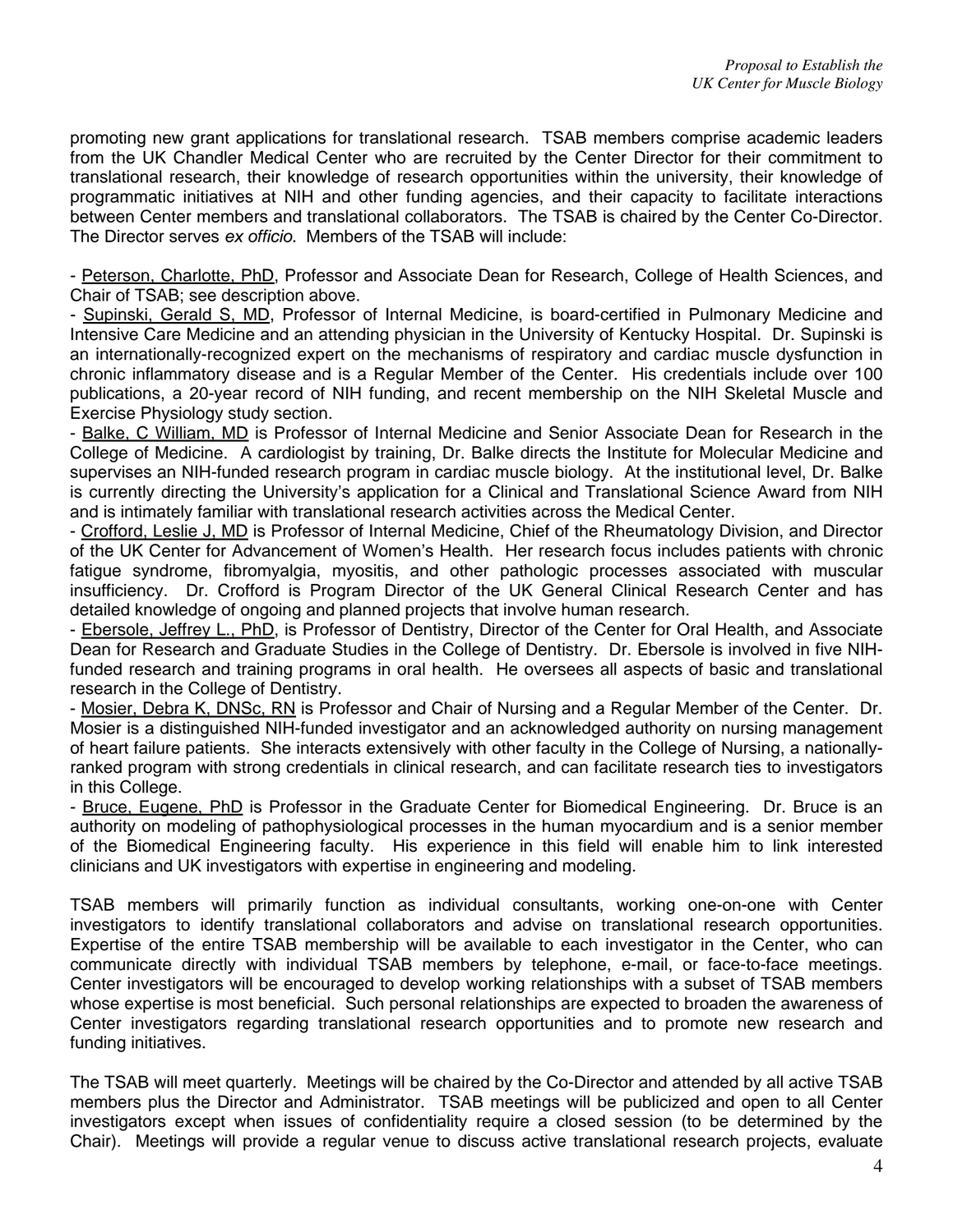opportunities for new projects, and review potential mechanisms for extramural funding of translational research. Questions that arise between meetings will be addressed by the Chair in consultation with the affected Center investigator and individual TSAB members. Such interim activities and their resolution will be reported to the entire TSAB at the next scheduled meeting. Special sessions of the entire TSAB can be called by the Chair at any time to address programmatic issues that require immediate input. Activities of the TSAB and attendance of the members will be documented by the Center Administrator in the minutes of TSAB meetings. TSAB minutes will be distributed to the membership, filed for archival reference, and made available for annual review by the External Advisory Board (below).

3.a.6. External Advisory Board (EAB). The EAB is charged with providing expert, outside evaluation of Center governance and activities. The EAB comprises five senior scientists who currently direct successful research centers at the University of Kentucky and other institutions. The roster includes:

- Daugherty, Alan, PhD, DSc is Professor of Internal Medicine and founding Director of the Cardiovascular Research Center at UK.

- Hall, Edward D, PhD is Professor of Anatomy and Neurobiology and Director of the Spinal Cord and Brain Injury Research Center (SCoBIRC) at UK.

- Sweeney, H. Lee, PhD\* is Professor and Chair, Department of Physiology, University of Pennsylvania. Dr. Sweeney is PI on an NIH-funded center grant on muscle growth and oversees a department recognized for expertise in muscle biology.

- Tidball, James PhD<sup>\*</sup> is Professor of Physiology and Director of the UCLA Duchenne Muscular Dystrophy Research Center in Los Angeles.

- Puleo, David A, PhD is Professor of Biomedical Engineering and Director of the Graduate Center for Biomedical Engineering at UK.

*\*extramural memberships tentative; to be confirmed upon formalization of Center status.* 

The EAB will meet annually for on-campus site visits of the Center. Two weeks before each visit, EAB members will receive copies of 1.) an executive summary of the year's activities, 2.) reprints of publications by Center investigators during the prior year; 3.) grant applications submitted by Center investigators and (if available) reviewer comments; 4.) monthly Council minutes, 5.) quarterly TSAB minutes, and 6.) the annual financial report. During the site visit, EAB members will meet on campus with the Director, Executive Council, TSAB, and Administrator. The EAB will meet with member investigators as a group and with individual investigators as appropriate.

After the visit, EAB members will develop a written report on the status of the Center. The report will include perceived strengths and weaknesses of the Center, will list suggestions for improvement, and will comment on responsiveness of the Center leadership to prior concerns. The EAB will forward this report to the Director and the Dean of the College of Medicine. Results of the EAB report will be used by the Director and Executive Council to refine and improve the Center in the succeeding year.

3.a.7. Institutional review. The Center will be subject to external review by the University at six-year intervals for the purpose of assessing the effectiveness of Center activities and Center administration. An external review panel will be organized and given its charge by the Dean of the College of Medicine. The panel will comprise four senior scientists from participating Colleges plus a minimum of one reviewer from outside the University. For purposes of evaluation, the panel will have full access to all Center documents, facilities, and personnel. The panel will convene on campus and meet personally with the Director, Co-Director, Regular Members, and Center-supported trainees. The panel will review documents provided to the EAB and prior EAB reports. The panel will also evaluate the Center budget, including financial statements for previous years, and the leadership of the Director. After the visit, the panel will prepare a formal report on their findings, including strengths and weaknesses of the Center and its leadership, and will make recommendations for improvement as appropriate. This report will be forwarded to the Director, the Dean of the College, and the Provost. These reports will be used to redirect and improve Center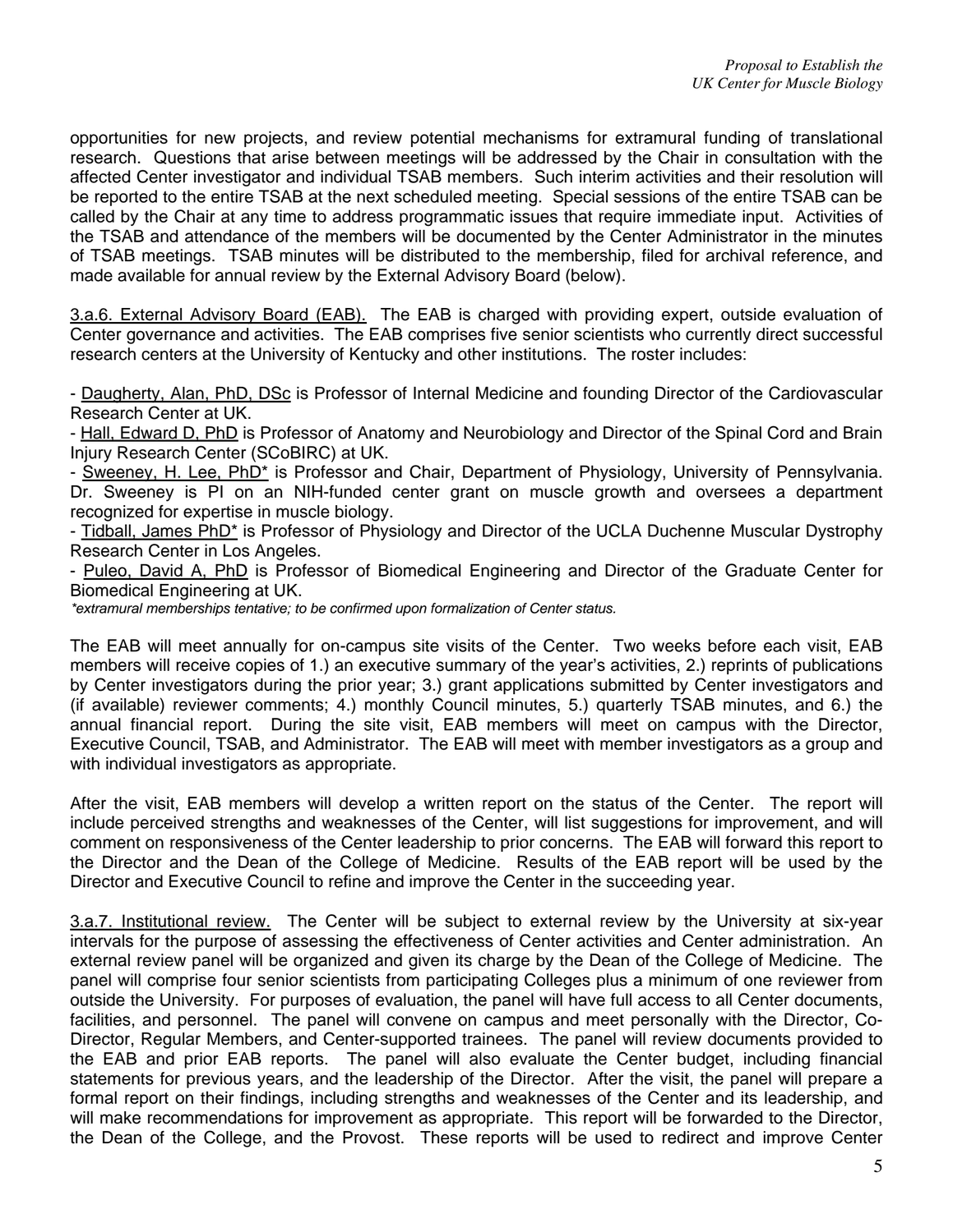activities and governance. Continued support of the Center by the institution will be subject to an acceptable outcome from the external review process.

**3.b. Center membership.** Qualified investigators with active involvement in a related area of research or education may affiliate with the Center by appointment in one of four categories (below). Appointment requires nomination by a Regular Member, approval by the Executive Council, and confirmation by the Director. Appointments are for three years' duration and may be renewed based on contributions of the individual toward Center objectives. Renewal requires approval of the Council and confirmation of the Director. General meetings of the entire membership will be held quarterly to review Center activities and discuss new initiatives.

3.b.1. Regular Members. University faculty members who are independent investigators, educators, or practicing clinicians with a specific interest in the field of skeletal, cardiac, or smooth muscle biology will be eligible for regular membership. The Center will be explicitly interdisciplinary, welcoming members from any academic unit and encouraging the participation of both basic and clinical faculty. The proposed roster of founding Regular Members comprises eighteen NIH-funded investigators who have academic affiliations in nine departments of four colleges and one graduate center (Table 1). This roster is open for additional Regular Members as opportunities arise.

3.b.2. Associate Members. Investigators, educators, clinicians, and others from outside the University whose expertise compliments the objectives of the Center will be considered for associate membership. This category will enable Center affiliation for academics from other universities, community physicians in private practice, other health care professionals, and other individuals with specialized expertise.

3.b.3. International Affiliates. Senior scientists from outside the United States who have a record of outstanding scientific achievement in the field of muscle biology will be considered for appointment as an International Affiliate of the Center. The purpose of such appointments is to foster international research, to expand training opportunities at international institutions, and to broaden the recognition of the Center and the University.

3.b.4. Corporate Affiliates. Scientists from commercial firms that have explicit interest in muscle-related research will be considered for appointment as Corporate Affiliates of the Center. The purpose of such appointments is to promote collaboration with industry scientists and to create training opportunities in commercial laboratories, e.g., student externships or postdoctoral fellowships.

**4. Reporting relationships.** Members and affiliates report to the Director on issues pertaining to the Center. The Director reports to the Dean of the College of Medicine. The Dean reports to the Provost who reports to the President.

**5. Staff and facilities**. During start-up, the Center will have administrative support from a single individual (see Administrator, above) housed in office space within the Department of Physiology. Founding members of the Center already have adequate research staff, offices, laboratory space, and access to core facilities. No additional staff or facilities are requested for Center start-up. Future increases in personnel or facilities will derive from new initiatives, e.g. establishment of core facilities, center grants, etc. These will be overseen by the Director in consultation with the Executive Council and the Dean of Medicine.

**6. Equipment and instrumentation**. Initial requirements are limited to office equipment for administrative support. Future acquisitions of equipment and instrumentation will be funded internally from the Center budget.

**7. Projected budget.** The College of Medicine will provide start-up costs of \$75,000/yr in years 1 and 2. This supplement will drop to \$25,000/yr in year 3, a recurring contribution that will persist in subsequent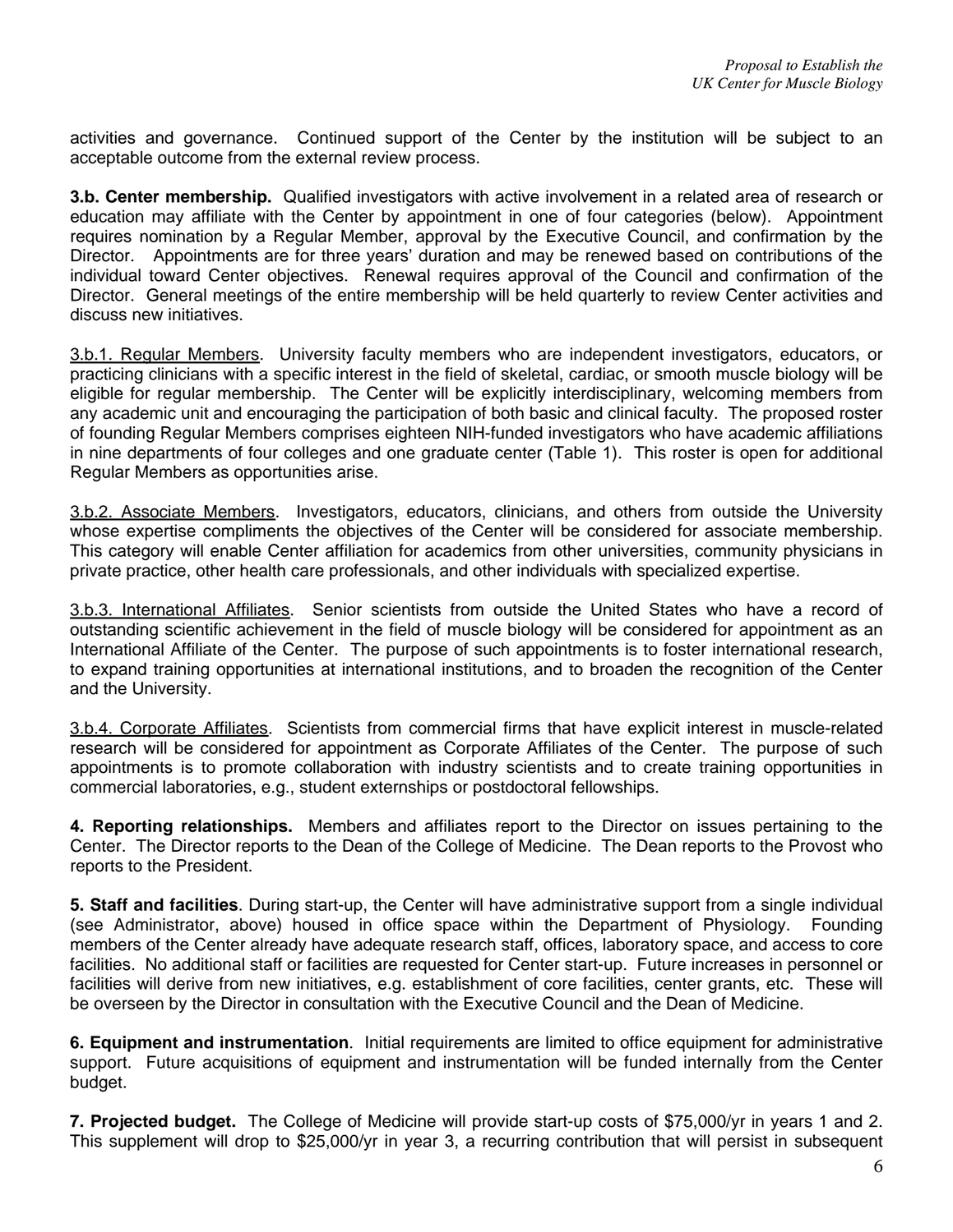years. From the University, the Center will receive funds equal to 10% of the indirect costs from extramural grants on which Regular Members are the principal investigator. Center funds will be used to stimulate strategic research initiatives, establish new educational programs, and cover administrative costs. Table 2 depicts an estimated 3-year budget.

Center funds will reside in dedicated University accounts for exclusive expenditure toward Center-related initiatives. These funds will be administered by the Center Administrator under supervision of the Director. Fiscal oversight will be provided by the Office of the Dean. The Center budget will be integrated into the annual budget process of the College of Medicine for integration with University finances.

Note that extramural awards of Regular Members will continue to be administered by the academic unit of each investigator. Center membership will not alter existing financial commitments between members and their academic units (e.g., % support for research effort, Wethington awards, etc.) or between academic units and the University (e.g., salary reimbursement, return on indirect costs, etc.).

**8. Potential for extramural funding**. A primary incentive for creating this Center is to enhance the competitiveness of member investigators for extramural funding. The founding members are established investigators who have proven their ability to successfully compete for NIH support. All have active NIH grants and many have supplementary support from other extramural sources including the American Heart Association and NASA. We anticipate that Center-driven interactions in journal clubs, courses, and seminars will stimulate greater collaboration among member investigators and new ideas for individual grants. Greater interaction and more-frequent collaboration will further create the intellectual and scientific currency for institutional applications, e.g., center grants, program project grants, and training grants. We further expect that the concentrated expertise in muscle biology will attract funding from industry sources, especially pharmaceutical companies who seek academic partners to develop novel therapeutics for cachexia, sarcopenia, heart failure, and other muscle-related conditions.

**9. Other proposed benefits.** Sections below outline additional activities planned for the Center. These support the research and education efforts of the Center but also have collateral benefits to the broader University by stimulating collaboration, enhancing graduate education, supporting recruiting efforts, and increasing the national visibility of biomedical research at UK.

9.a. Referral service for translational research. The TSAB will coordinate a referral service for UK investigators who seek collaborators for translational research in the areas of muscle biology or pathophysiology. Basic scientists will be linked with relevant physician investigators and vice versa. Availability of this service will be promoted on the Center website and via other University research organizations including the UK Clinical Research Organization and the General Clinical Research Center. In future years, the new Center for Clinical and Translational Science (CCTS) will be a natural link for TSAB referrals within UK. The Center will coordinate with the proposed CCTS Concierge Service to broadly publicize translational research opportunities.

9.b. Funding for pilot research. The Center expects to establish a program for funding small projects needed to generate pilot data for new grant applications. Priority will be given to collaborative projects that link two or more laboratories and to translational research projects.

9.c. Outside speakers. The Center will regularly sponsor visits to campus by prominent muscle biologists from other U.S. institutions. These speakers will present public seminars and will meet with interested scientists and trainees from across campus. The Center will not establish a new, stand-alone seminar series for this purpose. Rather, the Center will coordinate with academic units of member investigators and with sister research centers at UK to integrate Center-sponsored visitors into existing seminar series. This strategy will broaden awareness of Center activities within the UK community and will defray the cost of outside speakers to other units.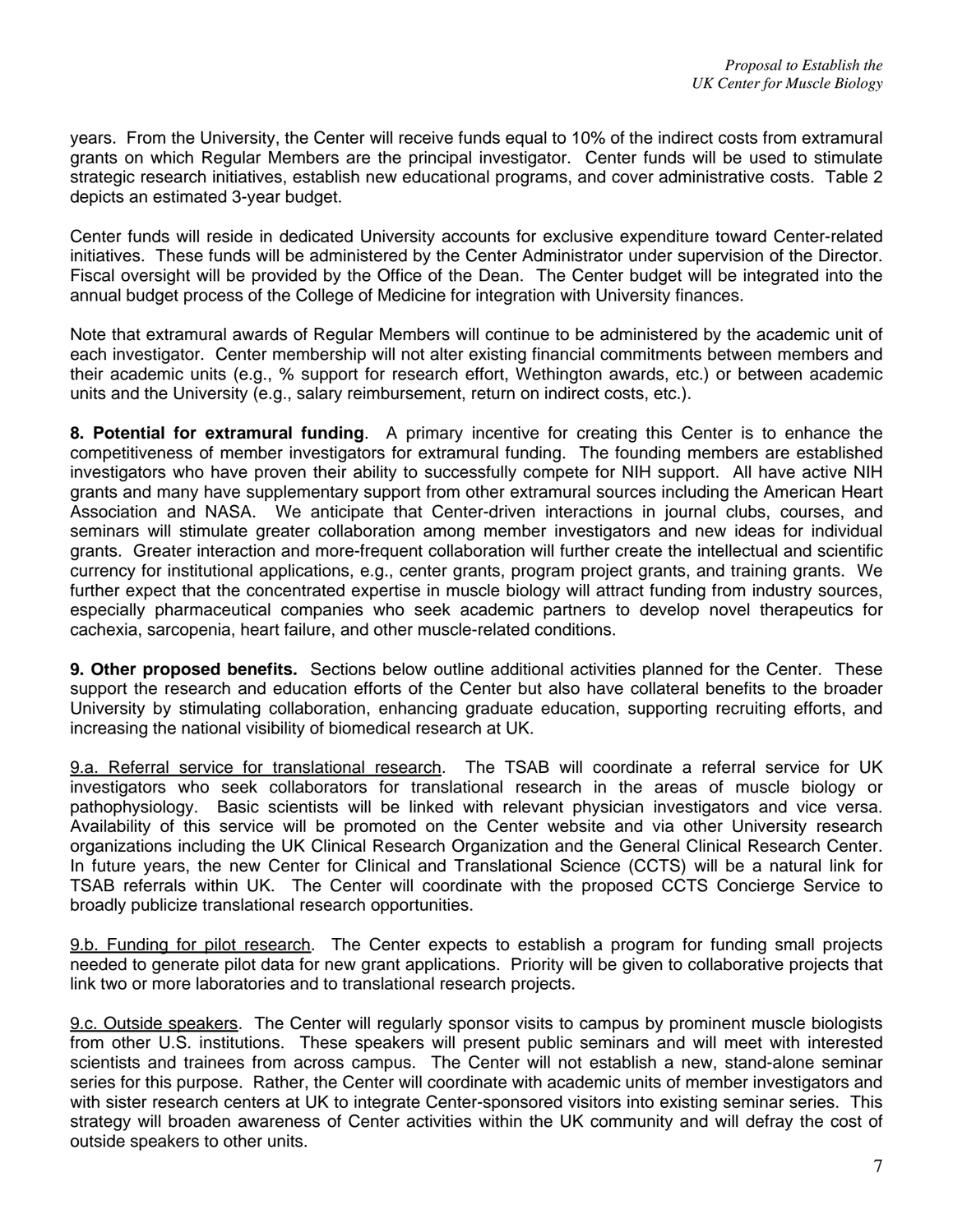9.d. Education: The Center will support graduate and professional education in muscle biology by a variety of mechanisms. NIH training grants can be used to support graduate student stipends and summer research training for professional students in medicine, dentistry, and nursing. One such T32 application was submitted in January, 2007 (M. Reid, P.I.) and will be reviewed in May. Additional training programs are being planned. A limiting factor in these applications is the inability of new programs to document a suitable applicant pool for postdoctoral fellowships. The Center will maintain a cumulative database on all postdoctoral applicants to member investigators, strengthening the justification for postdoctoral stipends in future T32 applications. Individual training grants from NIH, AHA, and other funding agencies will be supported by a tutoring program for graduate students and postdoctoral fellows who are affiliated with Center laboratories. The Center will develop graduate courses in muscle biology to compliment offerings in the current course catalogue. In a pilot program, a graduate-level course was instituted last year (PGY 630: Advanced Muscle Physiology) attracting 15 students from the Colleges of Medicine, Health Sciences, and Education. Many members of the Center lectured in last year's course, including Drs. Andrade, Esser, Campbell, Reid, and Moncman. Based on its success, the course was continued in an expanded form in Spring, 2007. Additional courses on related topics (e.g., biochemistry of molecular motors, stem cell biology in skeletal muscle, and translational methods for muscle research) are being considered for future years.

9.e. International activities. One goal of the Center is to foster research and educational activities between Center investigators and muscle biologists in other countries. A major component of this effort is the appointment of International Affiliates who will have formal ties to the Center and active interaction with one or more of our member investigators. The Center will support an annual visiting professorship for an International Affiliate. Such visits will enable prominent foreign scientists to present their research findings in a seminar setting open to all University personnel. Foreign visitors will also meet one-on-one with Center investigators to talk shop and explore collaborative projects. The Center will also accept requests for support of international mini-sabbaticals for member investigators with the goal of stimulating international collaboration and acquiring new technology. Finally, trainees mentored by member investigators – graduate students and postdoctoral fellows -- will be eligible for scholarships to support externships in foreign laboratories. These experiences will enhance the learning experience of affiliated trainees, enhance the success of ongoing collaborations, and strengthen relationships between the Center and its International Affiliates.

9.f. Annual research retreat. Every summer, the Center will hold an off-campus research retreat for member investigators, their trainees, outside speakers, and interested members of the University community. The initial retreat will be an all-day event at Spindletop Lodge, a University facility north of Lexington. Planning and program decisions will be made by the Center membership and participants from outside the Center will be invited to attend. These will include scientists and physicians from UK plus a distinguished visiting lecturer. The latter will be a senior scientist and respected authority in the field of muscle biology. This individual will participate in all aspects of retreat activities and will deliver the keynote address.

Oral presentations in the morning session will feature selected Center investigators. After lunch, a second oral session will allow presentations by University investigators from outside the training program. Outside speakers will be selected for expertise in areas of clinical or basic research that are of interest to the Center membership. The goal is to foster future collaborations, especially in the area of translational research. The afternoon will conclude with a poster discussion session for trainees, students and postdoctoral fellows, working in the laboratories of Center members. Posters will be judged for scientific excellence by a panel of member investigators and awards will be presented for best posters in the Predoctoral and Postdoctoral categories. After a reception and dinner, the annual Award for Excellence in Research (see below) will be presented and our distinguished lecturer will close the retreat with a keynote address.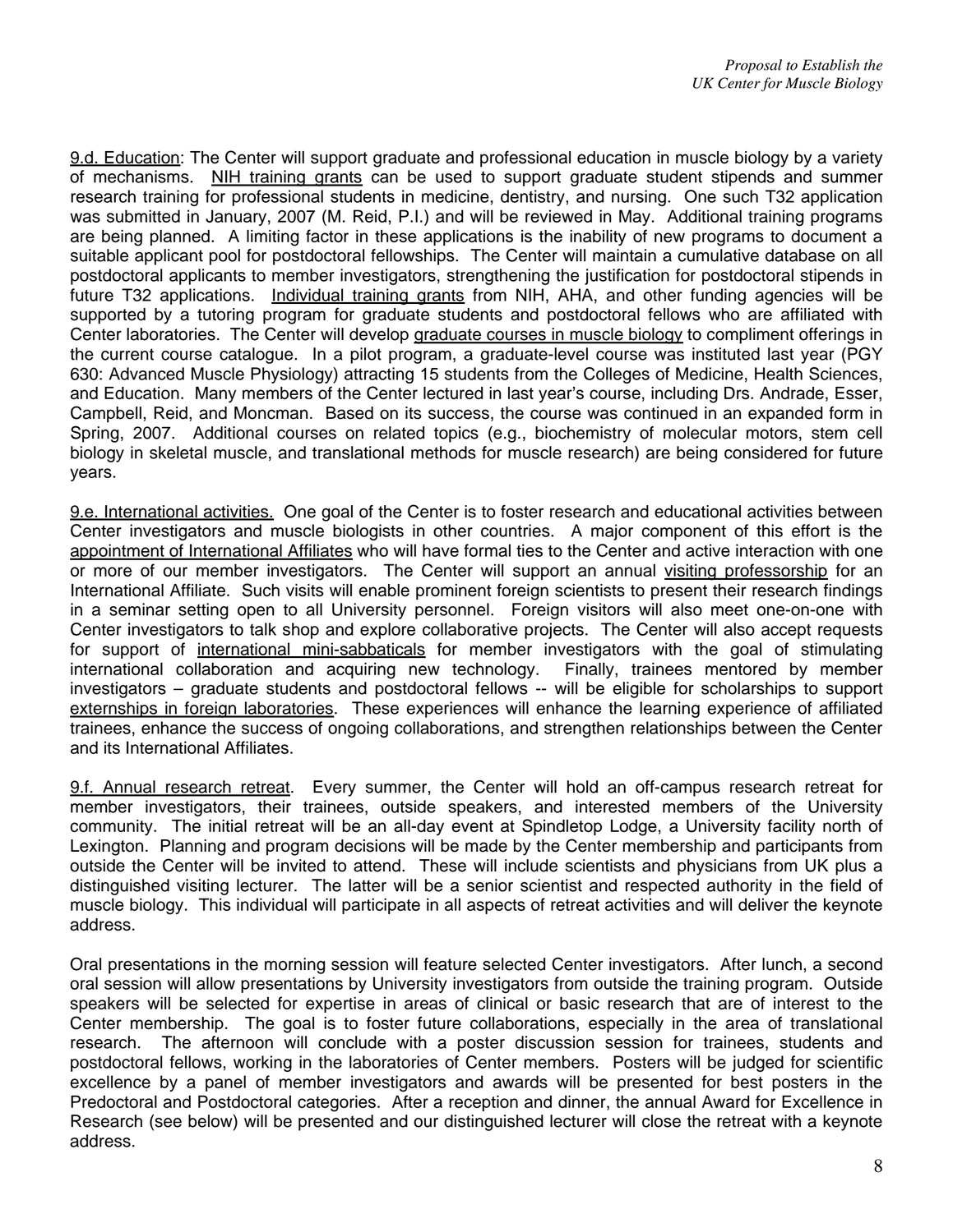9.g. Excellence in Research Award. Outstanding achievement in research by members of the Center will be recognized and rewarded by an annual award. The Executive Council will solicit nominations from the Center membership. Nominations will be in the form of letters to the Council who will select the awardee. This individual will receive public recognition of her or his talents at the annual research retreat plus a plaque and a \$500 honorarium.

9.h. Development opportunities. A center for muscle biology will broaden the research portfolio of the University and will create new opportunities for potential donors. The Center will increase the prominence of research at UK on muscle-specific diseases such as sarcopenia, cancer cachexia, and chronic fatigue syndrome. This area of scientific excellence will provide an option that does not currently exist at the University for donors who have a specific interest in muscle-related maladies.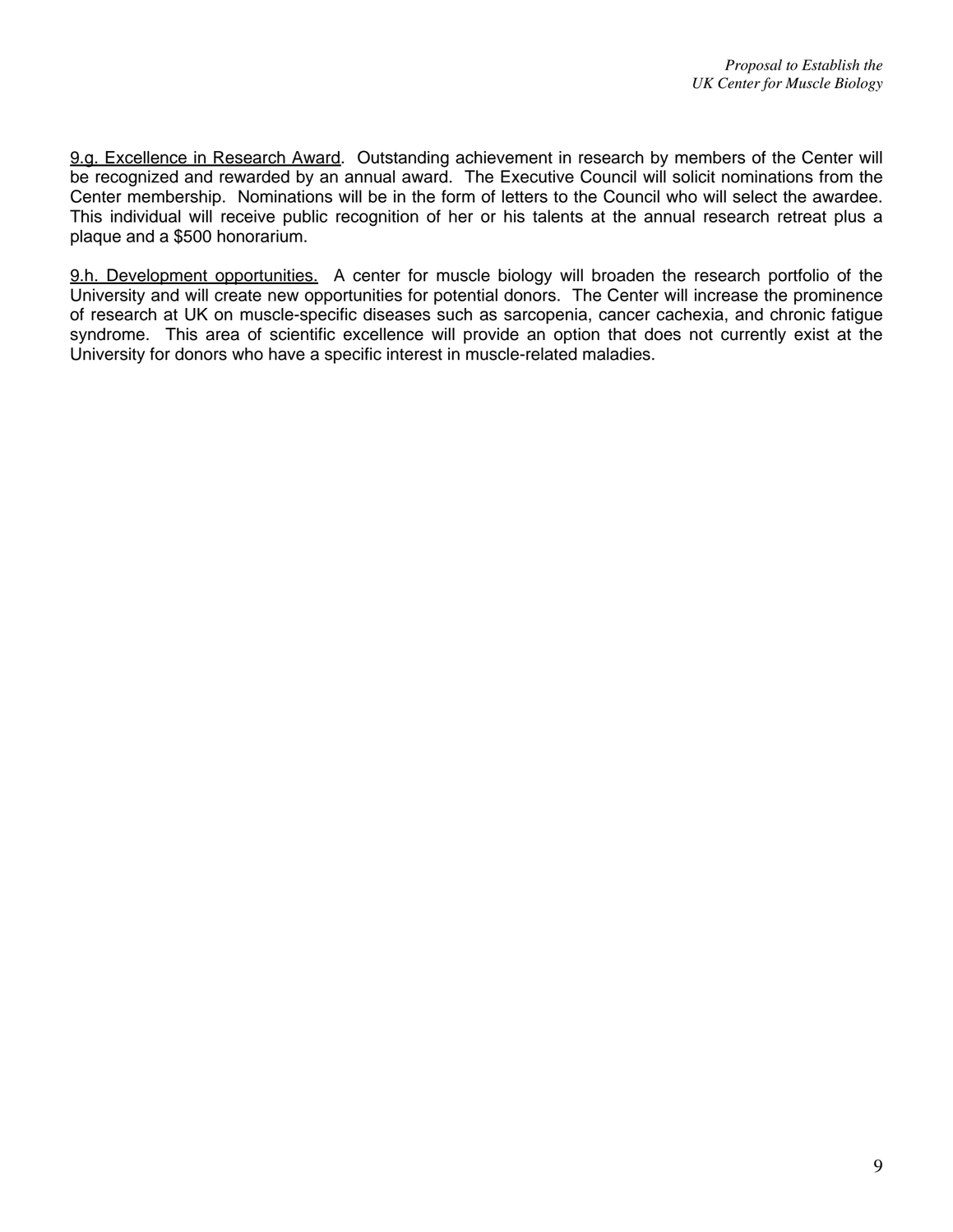| Investigator                 | <b>Academic</b><br>Unit $1$ | <b>Research Interest</b>                                 | <b>NIH Awards<sup>2</sup></b> |
|------------------------------|-----------------------------|----------------------------------------------------------|-------------------------------|
| Andrade, Francisco           | Medicine                    | Pharyngeal and extraocular eye<br>muscles                | R01EY012998                   |
| Bruce, Eugene                | <b>Biomedical</b>           | Modeling of hypoxia effects on the                       | R03OH008651                   |
|                              | Engineering                 | heart                                                    | R03NS050289                   |
| Callahan, Leigh              | Medicine                    | Diaphragm function in sepsis                             | R01HL069821<br>R01HL080609    |
| Campbell, Kenneth            | Medicine                    | Cardiac myofilament biophysics                           | R03AG028162                   |
| De Leeuw, Rinskje            | Dentistry                   | Role of muscle in TMJ pain                               | K23DE015298                   |
| Dupont-                      | Health                      | Musculoskeletal<br>loss<br>and                           | R01AG028925                   |
| Versteegden, Esther          | <b>Sciences</b>             | restoration                                              |                               |
| Esser, Karyn                 | Medicine                    | Circadian biology and regulation<br>of muscle adaptation | R01AR045617                   |
| Hadley, Robert               | Medicine                    | cardiac<br>effects<br>Anoxia<br>on<br>myocytes           | R01HL056910                   |
| Lennie, Terry                | Nursing                     | failure<br>of<br>heart<br><b>Modulators</b><br>outcome   | R01NR009280                   |
| McMullen, Colleen            | Medicine                    | Laryngeal muscles in aging                               | R03DC007983                   |
| Moncman, Carole              | Medicine                    | Cytoskeletal/myofilament<br>protein<br>chemistry         | R01HL073089                   |
| Moser, Debra                 | Nursing                     | Clinical<br>management of heart<br>failure               | R01NR008567                   |
| Noonan, Daniel               | Medicine                    | Smooth muscle in LAM disease                             | R01HL067321                   |
| Peterson, Charlotte          | Health                      | Mechanisms of muscle adaptation                          | R01AR047577                   |
|                              | <b>Sciences</b>             | to loading and aging                                     | R01AG020941                   |
|                              |                             |                                                          | R01DK071349                   |
| Piascik, Michael             | Medicine                    | Adrenergic subtypes in vascular<br>smooth muscle         | R01HL038120                   |
| Reid, Michael                | Medicine                    | Free radical biology in muscle                           | R01HL059878                   |
|                              |                             |                                                          | R01HL045721                   |
|                              |                             |                                                          | R21DK066232                   |
| Satin, Jonathan              | Medicine                    | Cardiac<br>electrophysiology<br>and<br>stem cell biology | R01HL074091                   |
| Medicine<br>St. Clair, Daret |                             | Cardiomyopathy in cancer                                 | R01CA094853                   |
|                              |                             | chemotherapy                                             | R01CA073599                   |
|                              |                             |                                                          | R01CA049797                   |
|                              |                             |                                                          | T32DK07778                    |
| Supinski, Jerry              | Medicine                    | Mechanisms of diaphragm<br>and                           | R01HL063698                   |
|                              | cardiac dysfunction         |                                                          | R01HL080429                   |
|                              |                             |                                                          | R01HL081525                   |

# **TABLE 1. REGULAR MEMBERS OF UK CENTER FOR MUSCLE BIOLOGY**

<sup>1</sup> College or Graduate Center<br><sup>2</sup> 2005-2006 awards obtained from NIH CRISP sites using 'muscle' or 'cardiac' as search terms; does not include awards or grants from other extramural sources.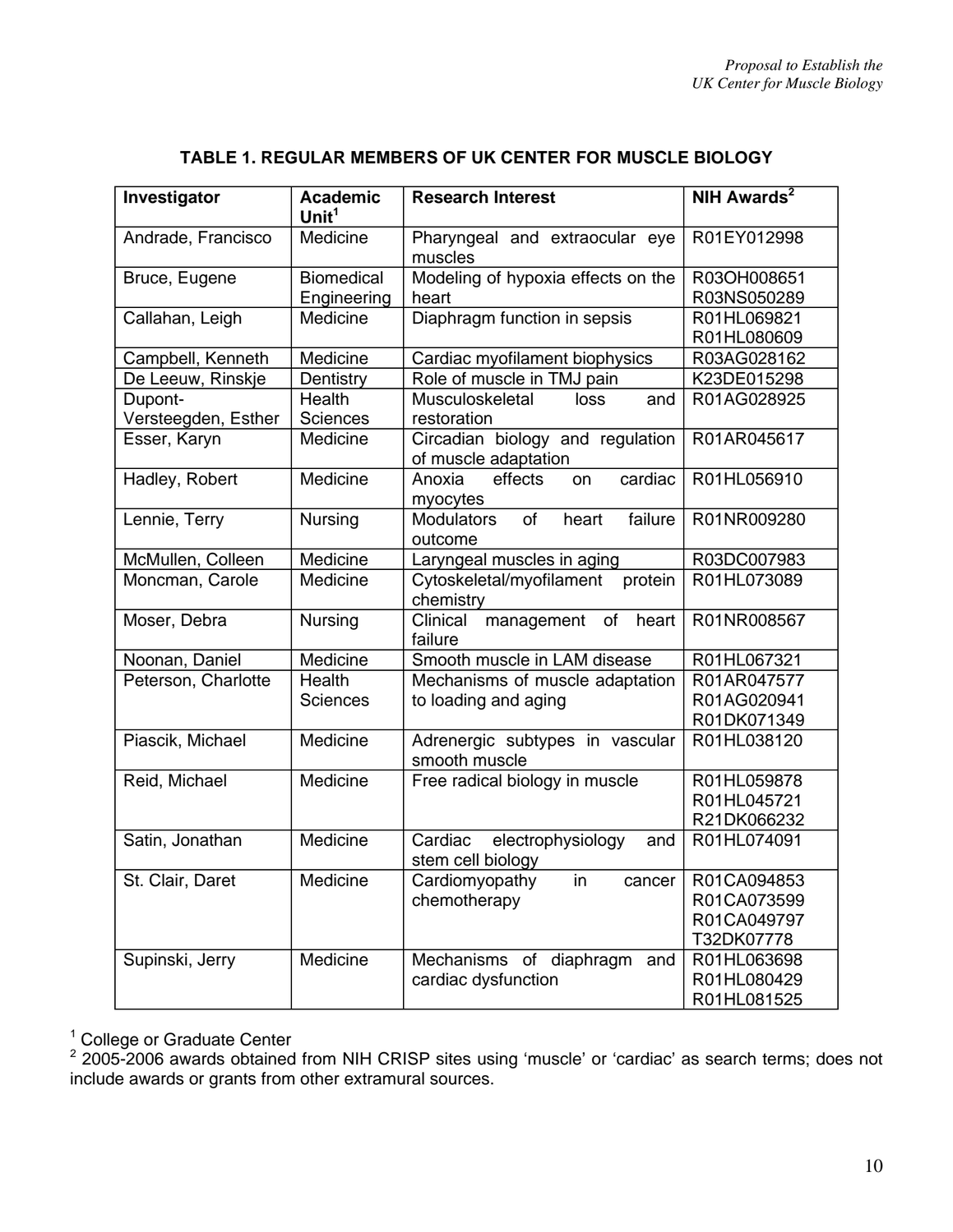|                     | Year 1 | Year 2 | Year 3  |
|---------------------|--------|--------|---------|
| <b>Income</b>       |        |        |         |
| College of Medicine | 75,000 | 75,000 | 25,000  |
| <b>University</b>   | O      | 0      | 200,000 |
| Total income        | 75,000 | 75,000 | 225,000 |
| <b>Expenditures</b> |        |        |         |
| Personnel           | 46,360 | 47,751 | 49,183  |
| Administration      | 20,000 | 8,500  | 7,000   |
| Research            | 7,140  | 15,749 | 163,817 |
| Education           | 1,500  | 3,000  | 10,000  |
| Total expenditures  | 75,000 | 75,000 | 225,000 |
| <b>Balance</b>      | O      | 0      |         |

# **TABLE 2. BUDGET OF THE UK CENTER FOR MUSCLE BIOLOGY (YEARS 1-3)**

### **Budget Justification**

#### **Income**

College of Medicine: Founding contributions in Years 1 and 2 will establish the Center. Smaller supplements in subsequent years will defray administrative costs.

University: Funds reflect a 10% return on indirect costs from grants on which Regular Members are principal investigators; based on an estimated \$2M in total indirect costs received in Year 1 and 10% return to the Center in Year 3.

### **Expenditures**

Personnel: Salary and fringe benefits for Administrative Associate I estimated from current payroll costs in Department of Physiology; budget includes annual 3% increments. No support is requested for effort of Director or Co-Director.

Administration: Year 1 includes one time-only charges to create the Center website, establish the administrative office, and institute recurring activities. Completion of these tasks in Year 2 account for decrements that reach stable cost levels in Year 3. Ongoing expenditures include costs associated with office administration and visits to campus by members of the External Advisory Board.

Research: Costs in this category reflect the research-intensive focus of the Center. Year 1 expenditures are constrained by costs associated with administrative start-up. The research investment increases by 50% in Year 2 and jumps nine-fold in Year 3. The Year 3 budget is will enable substantial investments to stimulate Center research. Expenditures are expected to include visits to campus by external scientists, pilot research projects to support grant applications, purchase of essential shared equipment items, bridge funds for Center investigators, and recruitment of new muscle biologists to the UK faculty.

Education: Costs reflect progressive increases in educational initiatives as the Center is established. Year 1 reflects travel expenses for a visiting scholar to meet with Center-associated trainees and serve as keynote speaker at the inaugural research retreat. Incremental costs in Years 2 and 3 reflect broadening educational initiatives including sponsorship of an international externship for a Center-affiliated trainee in Year 3.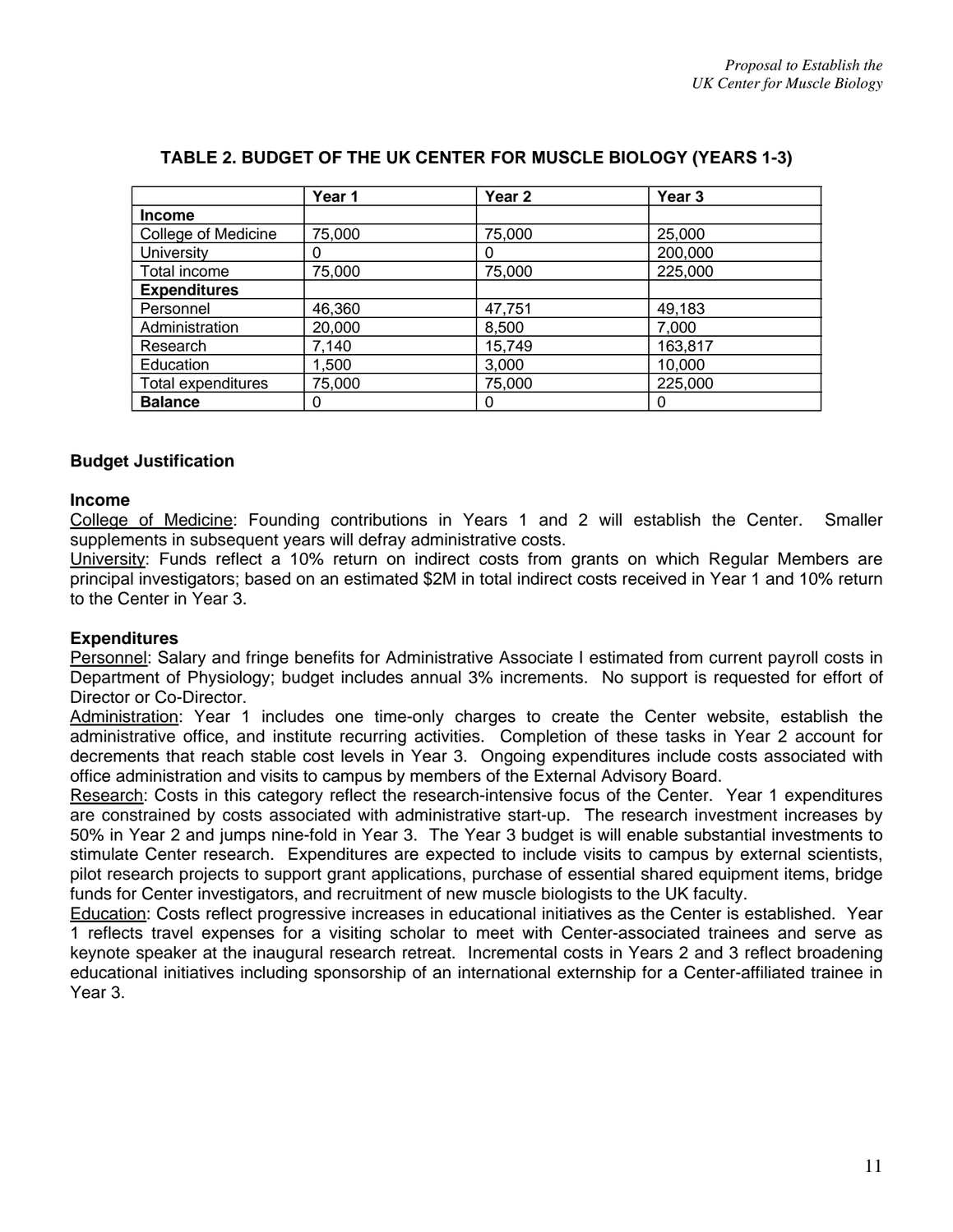**PEROVAL ARM** 

June 20, 2007

Dr. Perman,

The College of Medicine Faculty Council discussed the proposal to create a Center of Muscle Biology at our June 19, 2007 meeting. The proposal clearly articulated the advantages of a Muscle Biology Center to the faculty and the college. The efforts of Dr. Mike Reid and his colleagues to establish a forum whereby basic, translational, and clinical scientists can interact in a more productive manner is commendable. During the course of our discussion it became evident that the creation of this Center will have a major positive impact on the College of Medicine Faculty and our students. The College of Medicine Faculty Council unanimously approved support for the creation of a Center for Muscle Biology.

Best regards,

Eric J. Smart, PhD Chair, COM Faculty Council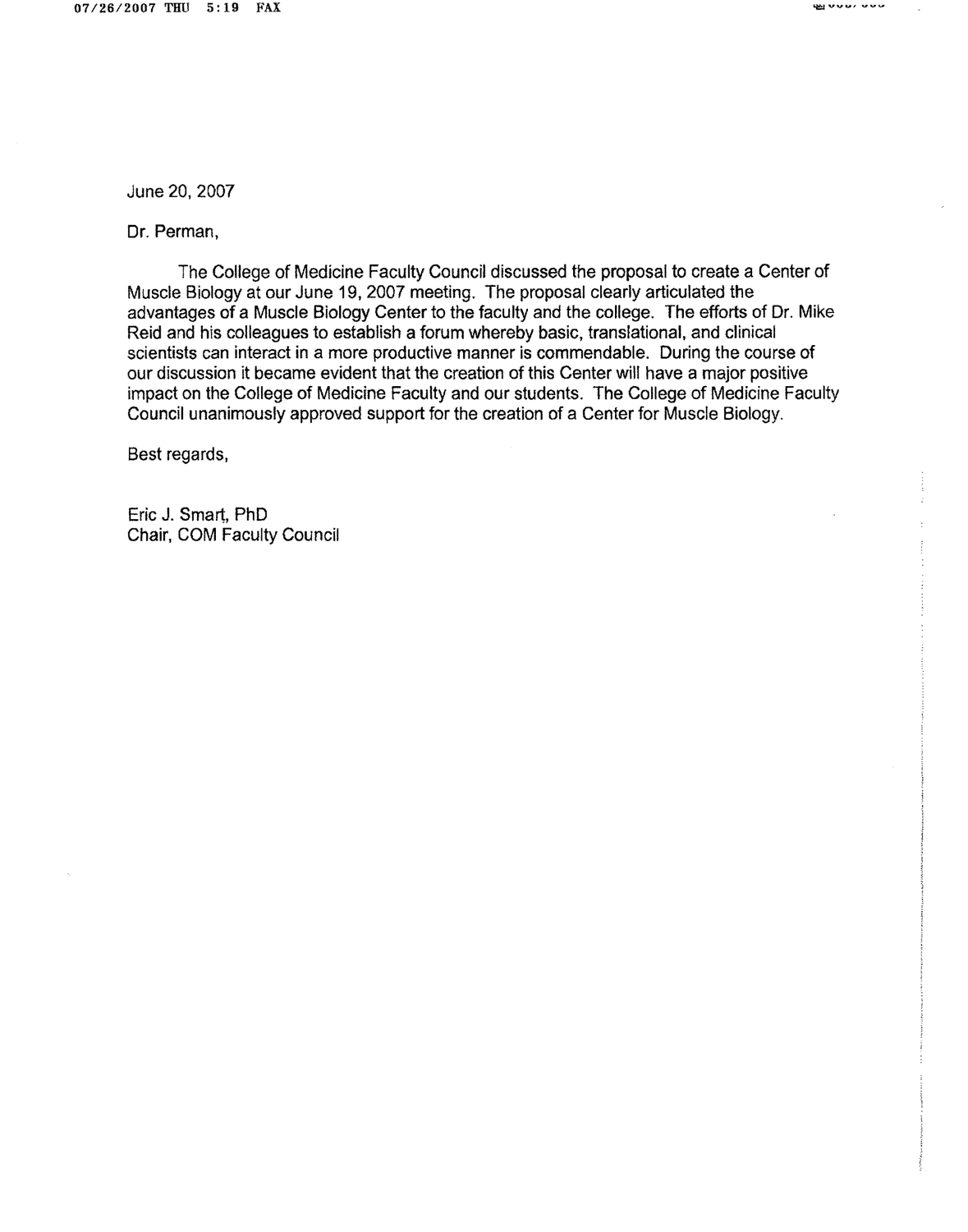



The Graduate School Ezra Gillis Bldg Lexington KY 40506-0033 Fax: (859) 323-1928 www.research.uky.edu/gs/

Michael B. Reid Chair, Department of Physiology

Jay A. Perman Dean, the College of Medicine

Dear Dean Perman and Chairman Reid:

I am pleased to support the College of Medicine in proposing a Center for Muscle Biology. The Graduate Center for Biomedical Engineering, of which I am dean, will be an engaged partner in this Center. I look forward to this collaboration, and I approve the inclusion of Dr. Eugene Bruce as a Regular Member of this Center. He brings significant experience as both a researcher and an administrator to this initiative.

Sincerely,

Gannine Clackwell

Jeannine Blackwell, Dean The Graduate School

An Equal Opportunity University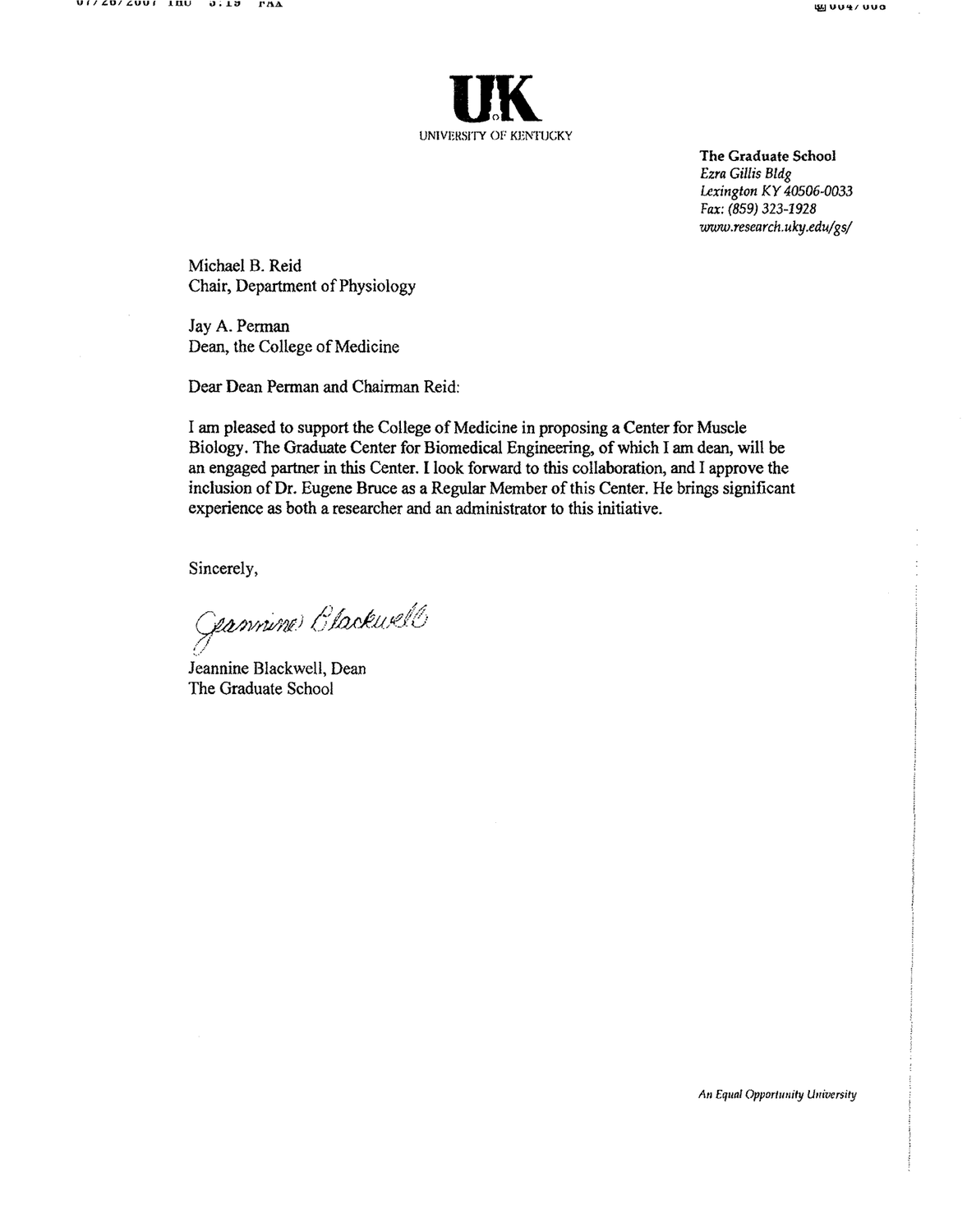

Office of the Dean College of Health Sciences CHS Building, Room 123 900 South Limestone Lexington, KY 40536-0200 (859) 323-1100 Ext. 8-0480 Fax: (859) 323-1058 www.uky.edu

ť

wwr.www

April 26, 2007

Drs. Michael B. Reid & Jay A. Perman College of Medicine Campus 1070 Dear Drs. Reid & Perman:

I am pleased to write a letter of support for the establishment of a Center for Muscle Biology. The goals of the Center are in alignment with one of the primary research areas in the College of Health Science. Dr. Charlotte Peterson, co-Director of the proposed Center, is working to grow translational research in the area of functional independence in the Department of Rehabilitation Sciences within our College. The Center for Muscle Biology will provide a platform for new researchers from the College of Health Sciences to interact with scientist colleagues in other colleges.

I view this Center as evidence of one of UK's greatest strengths: collaboration. We are able to join across department and college lines to create dynamic interactions that elevate the units involved. The proposal for a Center for Muscle Biology has my enthusiastic support. The College of Health Sciences looks forward to this new collaboration with the College of Medicine.

Sincerely,

Jui Steragder

Lori S. Gonzalez, Ph Dean & Professor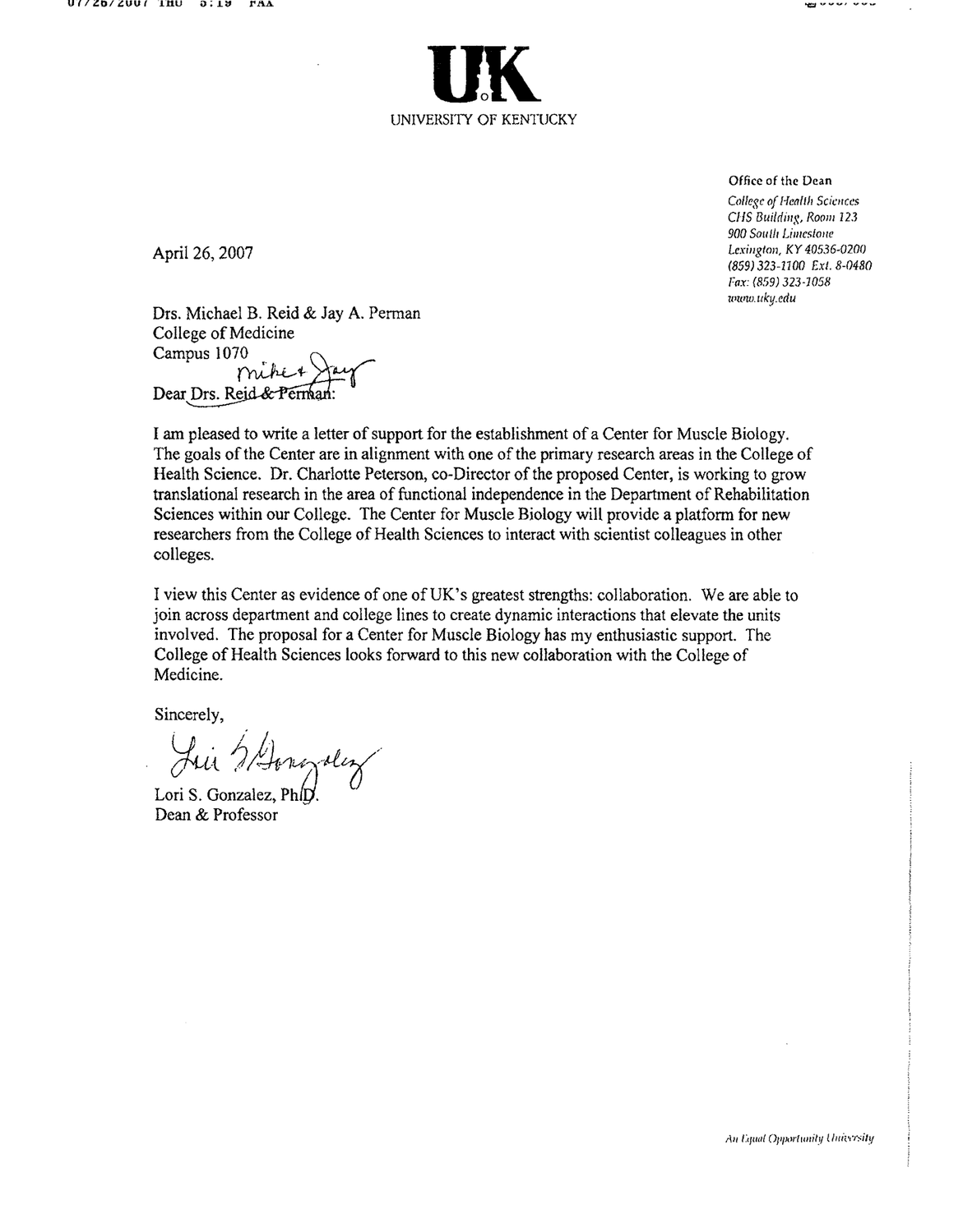

**College of Nursing** Office of the Dean

Chandler Medical Center 315 College of Nursing Building Lexington, KY 40536-0232  $(859)$  323-6533 Fax: (859) 323-1057 www.mc.uky.edu/Nursing

April 30, 2007

Jay Perman, MD Dean Michael B. Reid, PhD Chair of Physiology College of Medicine University of Kentucky Lexington, KY

Dear Dean Perman and Dr. Reid:

I am writing in support of the proposed University of Kentucky Center for Muscle Biology. This initiative will benefit the research and educational missions of the College of Nursing and will strengthen interdisciplinary ties across campus. I consulted with Drs. Debra Moser and Terry Lennie regarding participation as Regular Members of the Center, and they are delighted to do so. Both are outstanding nurse scientists and will contribute to success of this new center. Thank you for including our faculty in the development of this center.

Yours truly,

Jahe M. Kirschling, RN, DNS Professor and Dean College of Nursing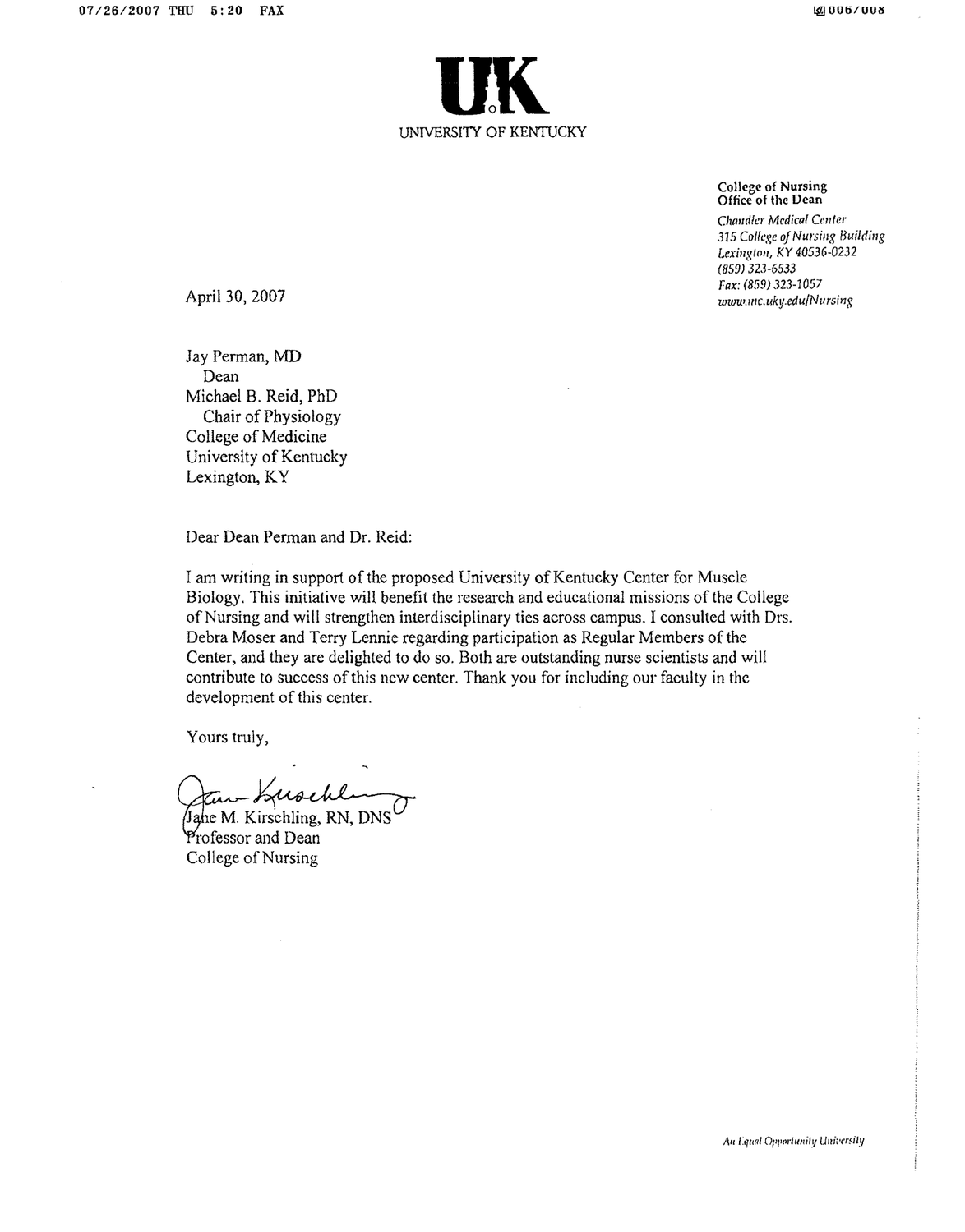

The Graduate School

Center for Biomedical Engineering Wenner-Gren Research Laboratory Lexington, KY 40506-0070 www.uky.edu

Tel.: (859) 257-2405 Fax: (859) 257-1856 puleo@uky.cdu

May 2, 2007

Jay Perman, M.D. Dean Michael B. Reid, Ph.D. Chair of Physiology College of Medicine University of Kentucky Lexington, KY 40536

Re: UK Center for Muscle Biology  $M_i$   $\mathcal{L}$ e<br>Dear Dean Perman and Dr. Reid:

I am writing in support of the proposed Center for Muscle Biology. This initiative can benefit the research and educational missions of the Center for Biomedical Engineering and will strengthen interdisciplinary ties across campus. I am pleased by the inclusion of Dr. Eugene Bruce as a Regular Member of the Center and endorse his participation. He is an excellent engineer and will contribute to success of the new enterprise.

Regards,

 $\mathscr{A}$ 

David Puleo, Ph.D. Professor and Director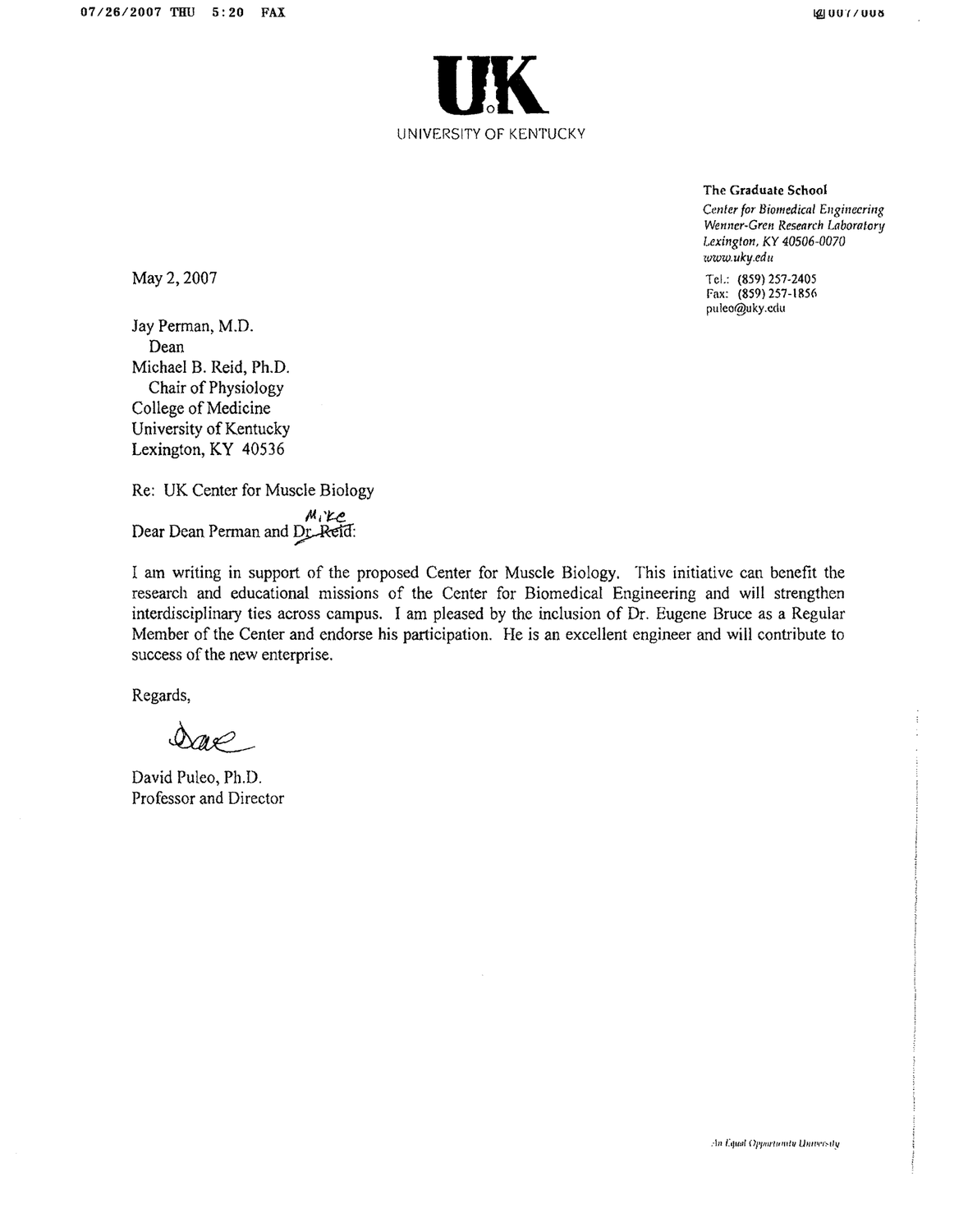

Dream - Challenge - Succeed

# COLLEGE OF DENTISTRY

April 24, 2007

Jav Perman, MD, Dean Michael B Reid, PhD, Chair of Physiology College of Medicine University of Kentucky Lexington, KY

RE: UK Center for Muscle Biology

Dear Dean Perman and Dr. Reid,

I am writing in support of the proposed Center for Muscle Biology at the University of Kentucky. This initiative will benefit both the research and educational missions of the College of Dentistry, particularly through enhancing opportunities for our junior and more senior faculty to engage in interdisciplinary research. As this type of activity is highly valued and recognized at UK, each unit of the institution continues to be encouraged to determine the "value added" of collaborative initiatives such as this. I specifically recommend and enourage the participation of Dr Rinskje De Leeuw, Division Chief of Orofacial Pain in the College, as a Regular Member of the Center. Reny is a DDS, PhD clinician scientist whose research interest in chronic pain and fMRI imaging approaches to determine underlying mechanisms of this process should be a good fit with the breadth of activities in the Center. Not only does she bring solid science to contribute, but continues to mentor orofacial pain residents in their research projects, some of whom would benefit by access to the faculty of the Center. We currently have a young clinician scientist in oral medicine, Dr. Juan Yepes, working the Dr. Leslie Crofford, Chair of Rheumatology and Director of the Women's Health Center at UK in studies of fibromyalgia and tempromandibular joint syndrome on an NIH grant. Finally, we have undertaken an initiative in the College of Dentistry to link faculty from oral surgery, oral medicine/radiology, and orofacial pain with investigators in the College of Health Sciences (CHS) targeting various neurological and musculoskeletal aspects of craniofacial structure and function, particularly related to childhood development and alterations with aging. With Dr. Peterson from the CHS as a major partner in the Center for Muscle Biology, I believe that we will be able to identify additional unique collaborative opportunities as the Center evolves.

Thank you for integrating us into this exciting new initiative at UK.

Yours truly,

Marcy Curner

Dean, College of Dentistry

Office of the Dean D-136 UKMC - Lexington, Kentucky 40536-0297  $(859)$  323-5786 •  $\int ax (859) 257 - 9497$ www.mc.uky.edu/Dentistry An Equal Opportunity University